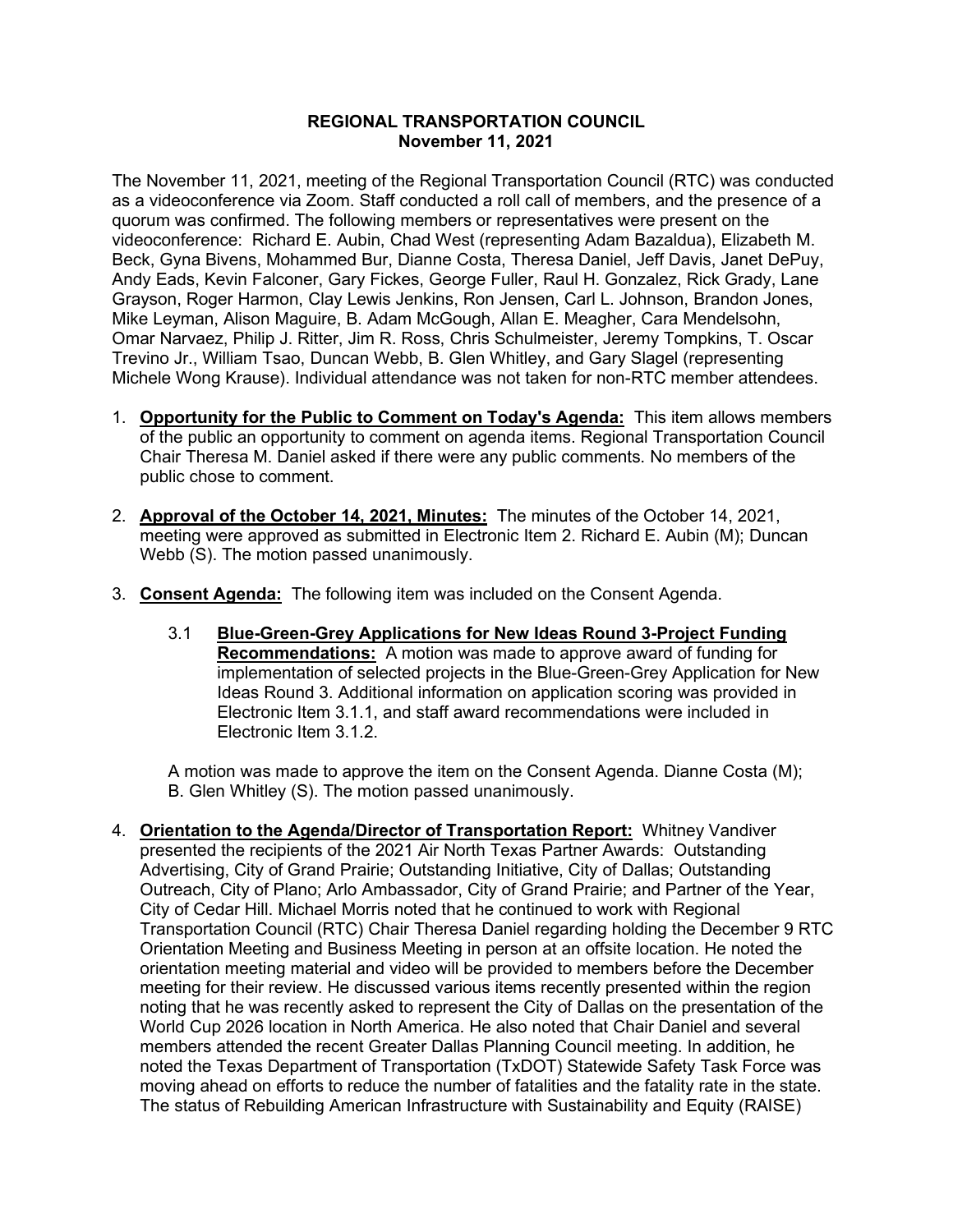Grant applications submitted by RTC/TxDOT was also highlighted and he discussed efforts to provide safety vests to RTC members for use in the field. Mr. Morris also noted that staff was asked to submit comments on House Transportation Committee interim charges and that the Infrastructure Investment and Jobs Act was approved on November 6 and becomes effective October 1, 2021. The bill totals \$1.2 trillion with approximately half as the five-year surface transportation reauthorization. The remaining half is for other infrastructure spending such as water, broadband, and SmartCities technology. He noted that staff would continue to monitor the internet component. In addition, he noted that efforts were still underway to have an electric vehicle manufacturing facility locate within the region. Remaining items in the Director of Transportation report were flagged. The Auto Occupancy/High-Occupancy Vehicle Quarterly Subsidy Report

was provided in Electronic Item 4.1. Crash Responder Safety Week will be held November 8-14, 2021. Dallas-Fort Worth Clean Cities events were available at [https://www.dfwcleancities.org/events,](https://www.dfwcleancities.org/events) and current air quality funding opportunities for vehicles were available at [https://www.nctcog.org/trans/quality/air/funding-and-resources.](https://www.nctcog.org/trans/quality/air/funding-and-resources) Electronic Item 4.2 contained a status report on Texas Volkswagen Environmental Mitigation Program funding and Electronic Item 4.3 contained the current ozone status report. Information about upcoming monthly Know Before You Fly Your Drone Workshops was provided at [https://www.northtexasuas.com/UAS-Taskforce#Workshops.](https://www.northtexasuas.com/UAS-Taskforce#Workshops) October public meeting minutes were provided in Electronic Item 4.4. The current Public Comment Report was provided Electronic Item 4.5. Recent correspondence was provided in Electronic Item 4.6, recent news articles in Electronic Item 4.7, and recent press releases in Electronic Item 4.8.

## 5. **Endorsement of Economic Development Grant Opportunity Project Applications:**

Michael Morris presented project applications submitted as part of the American Rescue Plan Act (ARPA) funding opportunities through the Economic Development Administration (EDA) Build Back Better Regional Challenge (BBBRC). The first project submittal is the North Texas Information Technology Workforce Collaborative, submitted in partnership with Southern Methodist University (SMU) who would lead the project. SMU's application included eight total project clusters. The Creating Equitable Opportunities in Automated Vehicle Freight Applications project cluster will be led by the North Central Texas Council of Governments (NCTCOG). The project will address first mile goods movement through automated trucks and last mile goods movement through automated aircraft delivery. The second project application was submitted and will be led by the Center for Houston's Future, titled Becoming a Global Hydrogen Hub. Included in the application is a proposed project to add a hydrogen fuel station to the IH 45 corridor. NCTCOG will provide support as a project partner. The final project is to Lead the Transition of Freight Transportation in the Texas Triangle through Advanced Technologies and Innovative Policies on Equity and Sustainability. Submitted and led by the University of Texas at Arlington, the project would advance freight-oriented automated surface and aerial transportation applications and be supported by NCTCOG as a project partner. Mr. Morris noted that the projects were submitted for Phase One of the BBBRC competition and that staff hoped to learn of project selection to proceed to Phase Two by the end of 2021. A motion was made to endorse project applications submitted for the Economic Development Administration Build Back Better Regional Challenge. Cara Mendelsohn (M); Rick Grady (S). The motion passed unanimously.

## 6. **Letter of Support to Advance SH 183 Segment 2E in Tarrant and Dallas Counties:** Michael Morris provided an update on the status of the North Tarrant Express (NTE) Segment 2E project on SH 183. He noted the Regional Transportation Council (RTC) has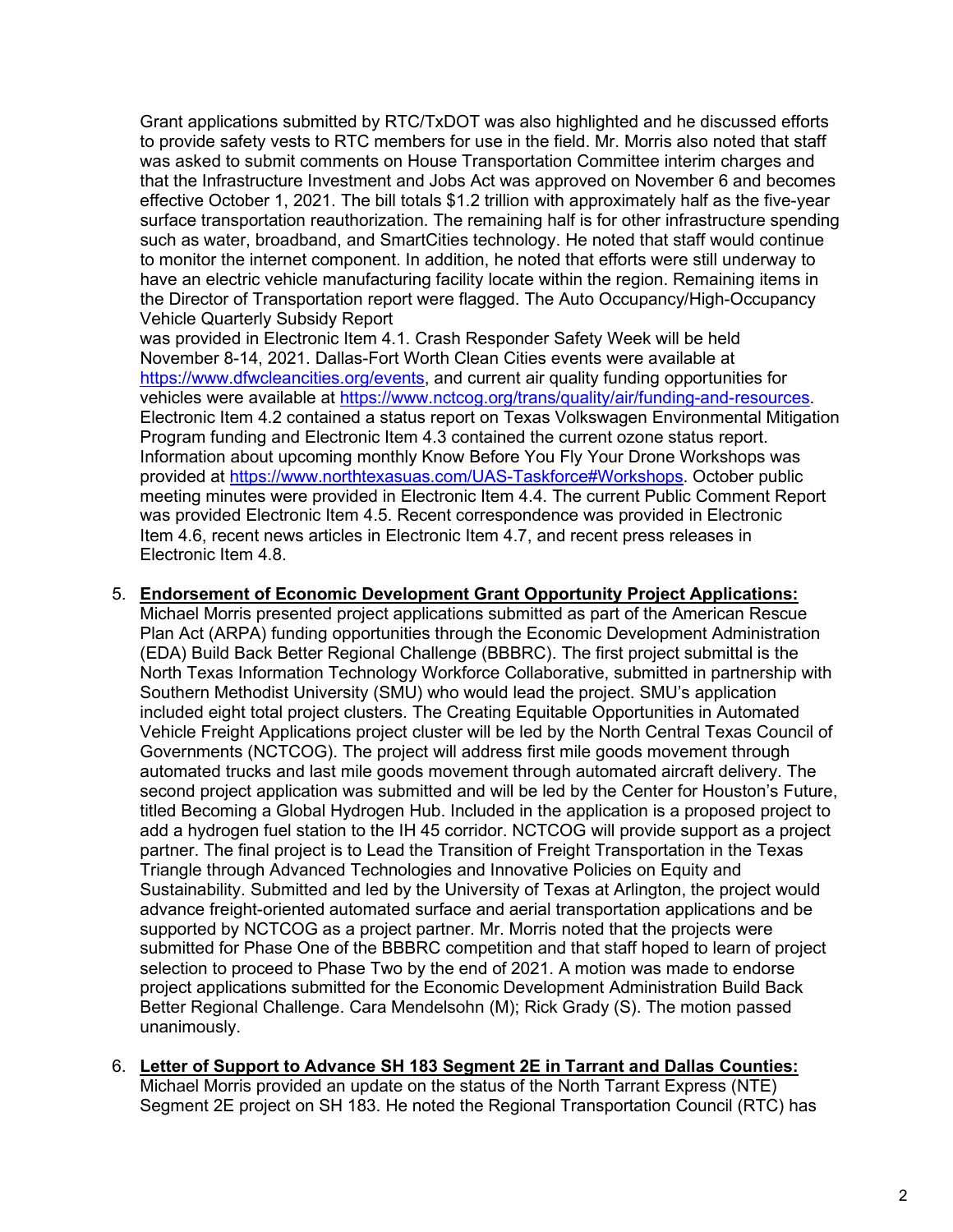discussed the project benefits many times and approved a \$3 million RTC financial backstop for design elements of the project. Lane imbalances were a result of capacity improvements on the North Tarrant Express that were included under the current Texas Department of Transportation (TxDOT) agreement. Mr. Morris noted that direction from the Legislative Budget Board may be needed regarding whether its approval to complete Segment 2E is necessary due to the current TxDOT agreement and highlighted proposed RTC action for staff to communicate with the cities along SH 183 to request letters of support to the Legislative Budget Board for the project and to draft a letter from RTC Chair seeking direction from the Legislative Budget Board. He highlighted three elements of the proposed letter: 1) direction as to whether Segment 2E approval is needed since the project is included in an active TxDOT agreement, 2) explanation of the safety implications due to lane imbalances, and 3) showcase of the benefits of tolled managed lanes for the region. Letters of support assembled to date were provided in Electronic Item 6. A motion was made to approve staff communication to entities along the SH 183 corridor requesting letters of support for the North Tarrant Express Segment 2E project and for the Regional Transportation Council Chair to communicate with senior State officials and members of the Legislative Budget Board. T. Oscar Trevino Jr. (M); Janet DePuy (S). The motion passed unanimously.

7. **High-Speed Rail Support for Texas Central Partners:** Michael Morris provided a report on high-speed rail from Houston to Dallas and presented a recommendation to aid in advancing the engineering of the City of Dallas Floodway Extension. He highlighted the levee expansion south of downtown Dallas implemented to protect downstream neighborhoods in the area. Dallas to Houston high-speed rail design near the levee requires a concrete slurry wall instead of a traditional dirt levee. Advancement of the engineering for the floodway extension is estimated at approximately \$800,000 and needed by the end of November 2021 to prevent project delay. Texas Central Partners is unable to release the funding at this time and has requested assistance from the Regional Transportation Council (RTC). Staff proposed to loan Texas Central Partners \$800,000 in RTC Local funds at the standard interest rate of 2.4 percent, to be provided to the City of Dallas for the floodway extension. He noted staff was negotiating the loan timeframe, which is expected to be approximately one year. In addition, negotiations on collateral to ensure repayment of the loan was being discussed as part of the loan agreement. Mr. Morris noted that it was important at this point in the planning process that the project is not held up and that the station location remains in the City of Dallas. RTC Vice Chair Duncan Webb asked for details of the repayment security. Ken Kirkpatrick noted that the security interest would be a promissory note secured by parcels of land to which the RTC would be the first lien holder. Staff is working on the valuation of the parcels to ensure they would be sufficient collateral to cover the \$800,000 loan in the event of nonpayment. Repayment is expected to be the earlier of December 31, 2022, or upon permanent financial close on the project by Texas Central, debt or equity financing, or sale of the parcels held for collateral whichever is earlier. Cara Mendelsohn thanked staff for their efforts to support rail while also considering the importance of protecting citizens from flooding concerns. A motion was made to approve a loan of approximately \$800,000 in RTC Local funds to Texas Central Partners to advance the engineering of the City of Dallas Floodway Extension in partnership with the United States Army Corps of Engineers. The loan will include a 2.4 percent interest rate and legal agreements for ensuring repayment to the Regional Transportation Council. Dianne Costa (M); Cara Mendelsohn (S). The motion passed unanimously.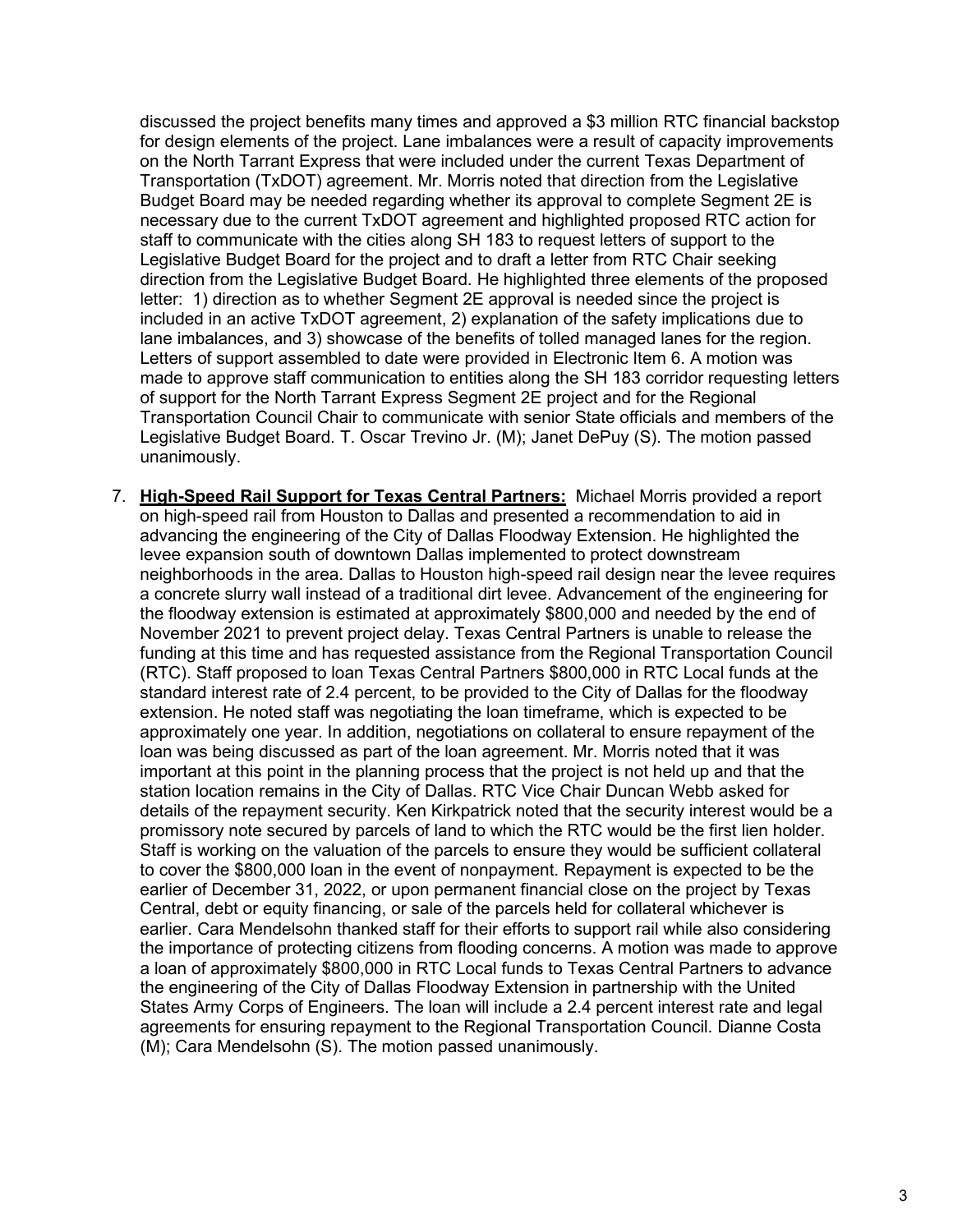- 8. **2023-2026 Management and Operations, Regional/Air Quality, and Safety Funding Program:** Christie Gotti provided an overview of the 2023-2026 Management and Operations, Regional/Air Quality, and Safety Funding Program. Both the Surface Transportation Technical Committee and Regional Transportation Council (RTC) typically consider extending existing and funding new programs in these categories every few years. Projects/programs funded through this effort were last considered in the 2018-2019 timeframe and were funded through fiscal year (FY) 2022. The next round of funding will cover fiscal years 2023-2026 to coincide with the timeframe of the next Transportation Improvement Program (TIP). Staff has begun reviewing a subset of projects within the agency and coordinating with local partners to ensure that existing programs and projects can continue without interruption. The purpose of the program is to supplement Transportation Planning Funds to enable operations, planning, and implementation activities to be conducted by North Central Texas Council of Governments staff, as well as activities that are above and beyond those allowed using federal planning funds. In addition, it assigns resources for air quality and operational activities identified by the RTC either through the air quality conformity process or the mobility plan. In general, Surface Transportation Block Grant Program (STBG), Congestion Mitigation and Air Quality Improvement Program (CMAQ), Regional Toll Revenue (RTR), and RTC Local funds will likely be proposed for FY2023-FY2026. Approximately \$15-20 million is expected to be programmed per fiscal year, dependent on the amount of federal planning funds received. It was noted a significant portion of the funding is passed through to other agencies with the remaining used to cover North Central Texas Council of Governments (NCTCOG) staff time. Program and project types typically included in this initiative are management and operation activities such as the Mobility Assistance Patrol program and Transit Operations. Also included are NCTCOG-implemented projects such as modeling and planning efforts, as well as air quality programs and projects such as Freeway Incident Management, Employer Trip Reduction, data collection, Regional Traffic Signal Retiming, and others. The importance of these types of programs to air quality were highlighted. As a nonattainment region, these projects contribute to emissions reductions and in the past have been one of the factors that have helped the region to pass air quality conformity. Ms. Gotti noted that in addition to the three project groups, staff proposed to include efforts to be conducted as part of the statewide safety program and that a more detailed proposal will be brought back to the Council for review. As part of that presentation, staff will also present details of the plan to utilize Coronavirus Response and Relief Supplemental Appropriations Act (CRRSAA) funding that was added to the region's STBG allocation in FY2022. Ms. Gotti noted that staff will continue to finalize funding amounts and the list of projects and programs to be recommended for funding. The information will be provided to the public, as well as the Committee and Regional Transportation Council, for review. She noted the item may not be finalized until January 2022, and that staff may bring back FY2023 projects separately in order to include those projects in the TIP so that funds are available at the beginning of FY2023. Details were provided in Electronic Item 8.
- 9. **North Central Texas Council of Governments Demographic Forecast Status Report:** Dan Kessler provided an update on ongoing efforts to develop revised 2045 Population and Employment for the Metropolitan Area. He highlighted the demographic forecasting process which includes determining control totals for population and employment by reviewing external forecasts from national demographers and economists. In addition, a comprehensive inventory of individual parcel data for the 16-county region is incorporated, as well as land use and comprehensive plans laid out by local governments. New population control totals for the region out to 2045 were received which estimated 11.5 million people by 2045. Draft population estimates by county were highlighted, and the average compound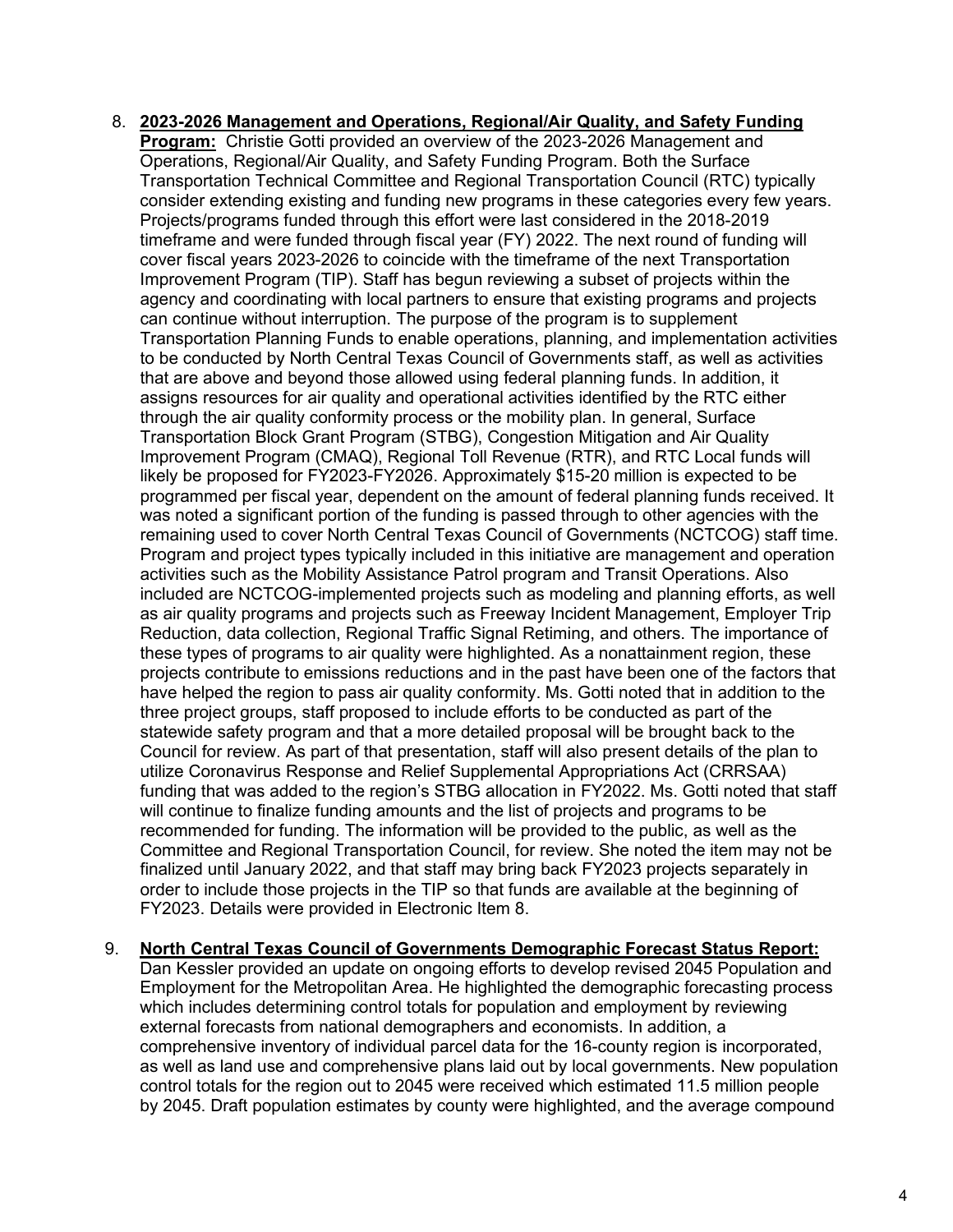annual growth rate of 2 percent was noted. By 2045, Dallas and Tarrant Counties are projected to add over one million people. Perimeter counties are also predicted to have significant growth. The location of current population was shown comparing 2015, 2030, and 2045 to help provide a visual of the changes in density expected to occur in the region. A map showing changes in household and future population from 2015-2045 was also discussed. Mr. Kessler noted that control totals for employment estimate approximately 8.1 million jobs by 2045, which is faster growth rate than population. Employment data from the 2020 Census, draft 2045 forecasts, and the compound annual growth rate for the 12 counties was noted. Employment growth rate is impacted by the fact that people have multiple jobs but also due to the diverse economy of the region. Dallas County remains the economic employment center increasing by over 1.2 million additional jobs by 2045. Significant employment growth is also expected in Tarrant, Collin, and Denton counites. The location of current and future employment for 2015, 2030, and 2045 was also shown. He noted this anticipated growth creates challenges for the transportation system and staff continues to focus on efforts to provide employment access within the region. Built area, including combined population and employment data from 2015 compared to predicted data for 2030 and 2045, were compared. As expected, the centers of Dallas and Tarrant counites are built out and have minimal change. However, changes are seen in the perimeter areas of Tarrant, Denton, Collin, and Rockwall counties. Mr. Kessler reviewed the schedule for demographic forecasting efforts. Draft forecasts have been provided to local governments for their review and comment, and staff expects to finalize forecasts in the next month for presentation to the Executive Board in the spring for approval. Members were reminded that the demographic forecasting process is a joint effort between the Research and Information Services and Transportation Departments using control totals provided by external forecasts from national demographers and economists. Staff noted a copy of the slides would be provided to members of the Regional Transportation Council and Surface Transportation Technical Committee following the meeting.

10. **Metropolitan Transportation Plan Update:** Brendon Wheeler presented an overview of efforts to update Mobility 2045. Mobility 2045 was adopted by the Regional Transportation Council (RTC) in June 2018. The associated air quality conformity determination was received November 2018 and expires November 2022. Staff has begun development efforts for the Mobility 2045 Update, which will continue through the next year with an anticipated request for RTC adoption in June 2022. Major components to the plan update will include updated travel and demographic data; updated financial forecasts; project, program, and policy refinements; an updated performance-based planning framework; and updates to the Metropolitan Transportation Plan (MTP) Policy Bundle. Key updates will include reference to the new Pedestrian Safety Action Plan, new Executive Orders on equity, environmental considerations, and Travel Demand Management strategies. Other updates to address advances in technology will also be incorporated, including the latest recommendations for high-speed rail, advanced automated transportation systems, integration of vertical mobility technology, new automated vehicle initiatives including first and last-mile connections, and broadband access/infrastructure. Mr. Wheeler noted that as part of the Mobility 2045 Update, the MTP Policy Bundle will also be updated. The policy bundle provides opportunities to utilize Transportation Development Credits for those agencies meeting the requirements of the program and allows for those credits to be used towards local match on projects. Staff will be proposing to extend Round 4 Transportation Development Credits by an additional year to be used in FY2023, as well as updating policies as part of the Mobility 2045 Update. Details will be brought back to the Council for review before opening the next round of the MTP Policy Bundle. Additional information was provided at [www.nctcog.org/planinprogress.](http://www.nctcog.org/planinprogress)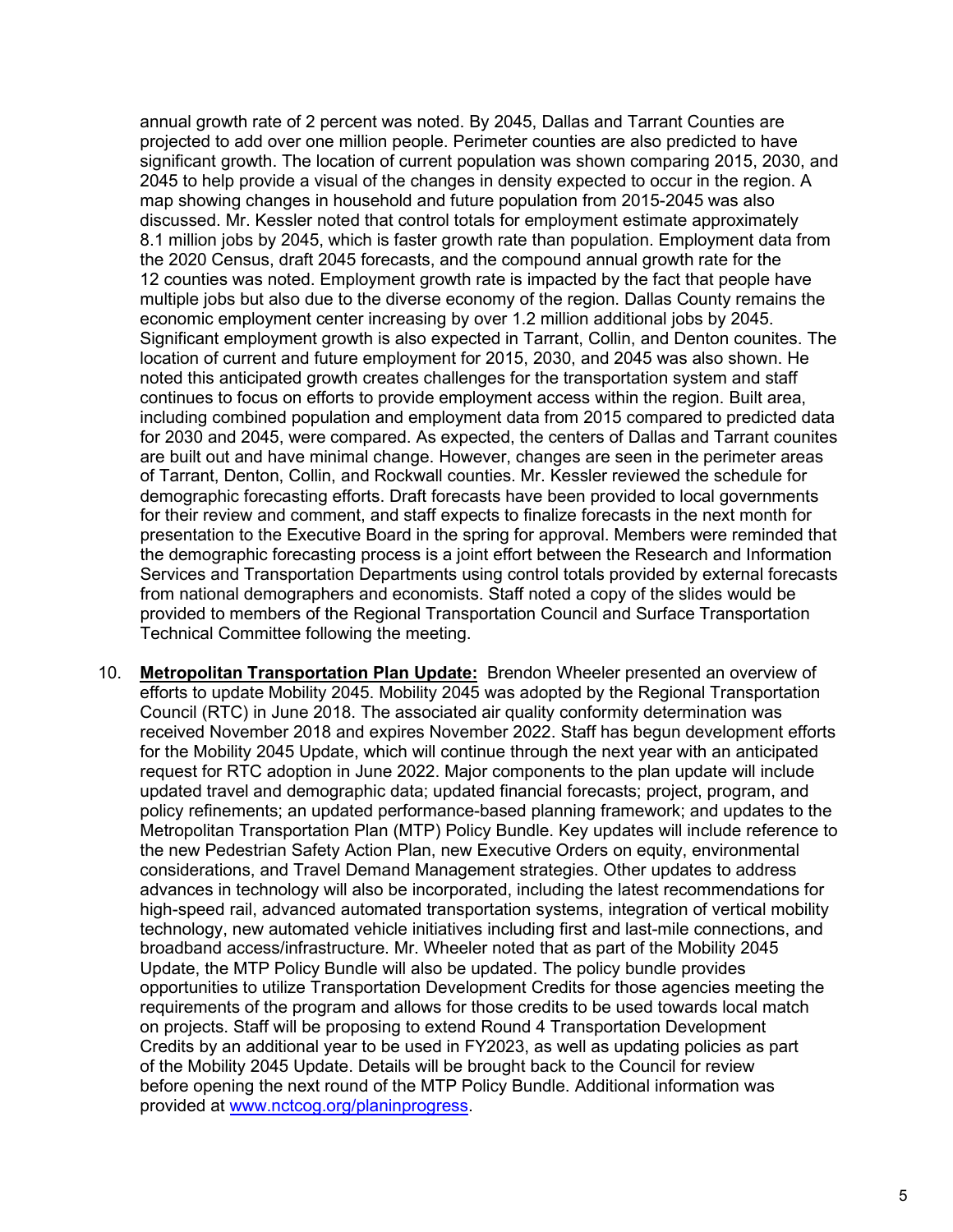- 11. **Fiscal Year 2021/Fiscal Year 2022 Project Tracking Initiative:** Brian Dell presented a final report on the Fiscal Year (FY) 2021 Project Tracking Initiative. The project tracking initiative was implemented to address a series of project delays across the region and prevent future delays to the extent possible. A summary of FY2021 Congestion Mitigation and Air Quality Improvement Program (CMAQ) funds was provided. Approximately \$94 million of the \$115.5 million in CMAQ funds allocated in FY2021 has obligated, including 29 out of 46 project phases. The remaining 17 phases were moved into subsequent fiscal years. For Surface Transportation Block Grant Program (STBG) funds, of the \$186 million allocated approximately \$162 million has obligated including 37 out of 57 phases, with the remaining 20 phases moved into a later fiscal year. In addition, the status of FY2021 Transportation Alternatives Set-Aside funds was highlighted. Of the \$12.4 million programmed, approximately \$9.5 million has obligated and 18 of 25 project phases. Remaining project phases were also moved to the next fiscal year. A list of projects scheduled to begin in FY2021 and their current status was provided in Electronic Item 11.1. In summary, approximately 82 percent of CMAQ funds, 88 percent of STBG funds, and 77 percent of TA Set-Aside funds obligated in FY2021, a considerable improvement in the percentages from recent fiscal years. He noted the STBG/Category 2 funding partnership contributed to the reduction of the region's STBG carryover balances, and that sufficient TA Set-Aside funds obligated to avoid lapsing in FY2021. Mr. Dell also provided an overview of the FY2022 project funding. Approximately \$71 million in CMAQ funds is programmed across 44 project phases, \$171 million in STBG funds across 76 project phases, and \$17 million in TA Set-Aside funds across 18 project phases. Staff will continue monitoring FY2022 project progress and work with implementing agencies to resolve any issues that may be causing delays. Periodic updates to the Council will also be provided, as well as continued monitoring of projects for possible funding lapses. He noted that staff also plans to propose another STBG/Category 2 funding swap in the future to ensure that STBG carryover balances do not accumulate. A list of projects scheduled to begin in FY2022, and their current status was provided in Electronic Item 11.2. Additional details on both initiatives were provided in Electronic Item 11.3. Christie Gotti discussed with members the pressure from the Texas Department of Transportation Austin to obligate funding. She thanked the Regional Transportation Council for its continued support and the progress made to date but noted that carry over balances remained and continued focus is needed.
- 12. **Status Report on Local Government Energy Reporting:** Lori Clark provided an overview of local government energy reporting requirements. Local government energy reporting is a State-mandated requirement in the Texas Health and Safety Code. Agencies in or near ozone nonattainment counties in Texas are required to establish a goal of reducing electricity consumption by at least 5 percent each year with a baseline of 2019 and submit an annual report to State Energy Conservation Office (SECO) regarding progress and efforts to meet the reduction goal. The North Central Texas Council of Governments staff began conducting outreach at the local level to help increase the rate of reporting and accuracy of reporting among local governments. Reporting has increased substantially since that time and a map illustrating 2020 reporting cities and counites was highlighted. Ms. Clark encouraged local governments to make members within their organizations aware of the reporting requirement and begin to prepare data for the upcoming reporting deadline on February 1, 2022. Additional information was provided in Electronic Item 12 and available online at [www.conservenorthtexas.org/item/local-government-energy-reporting-toolkit.](http://www.conservenorthtexas.org/item/local-government-energy-reporting-toolkit)
- 13. **Progress Reports:** Regional Transportation Council attendance was provided in Electronic Item 13.1, Surface Transportation Technical Committee attendance and minutes in Electronic Item 13.2, and the current Local Motion in Electronic Item 13.3.